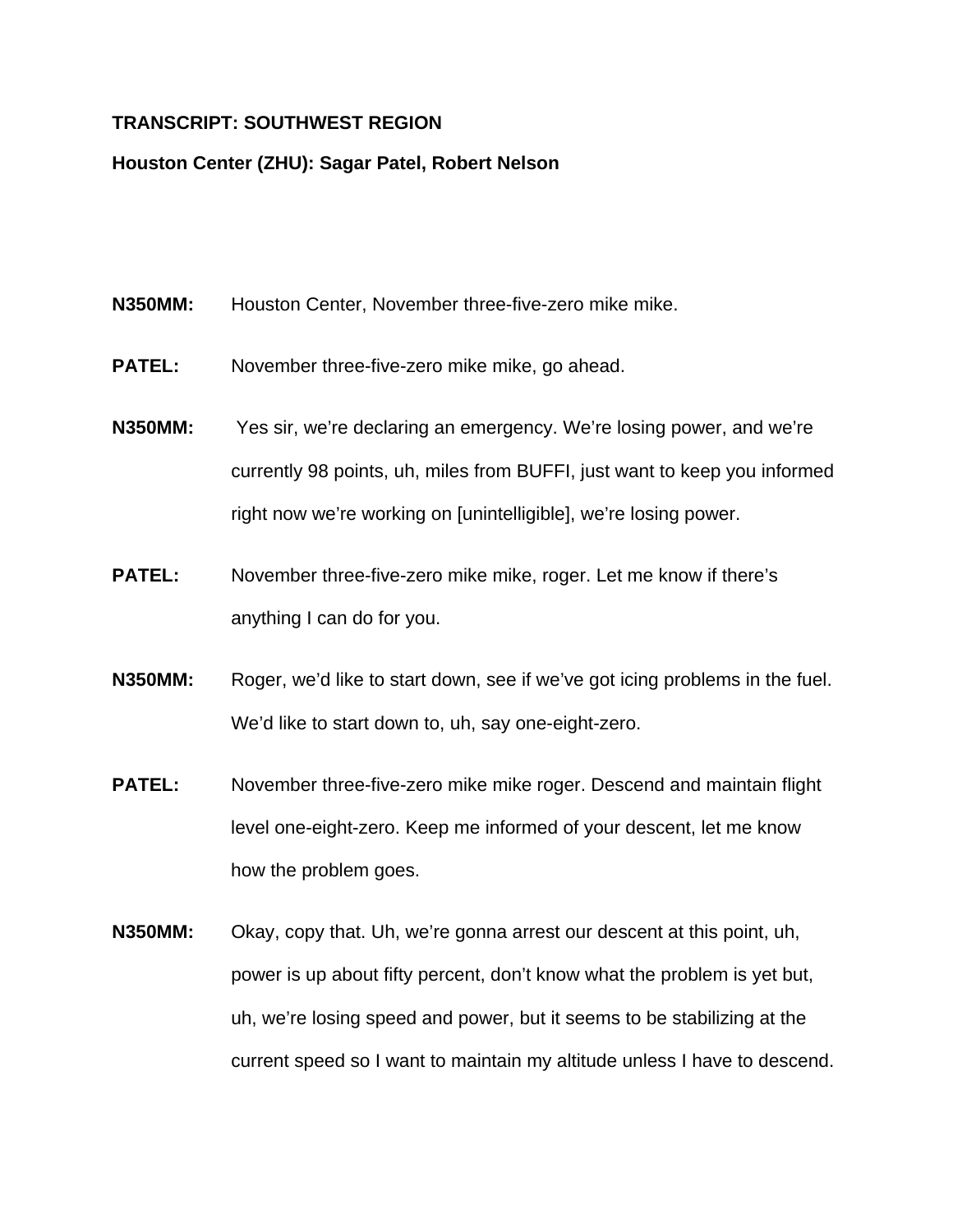- **PATEL:** November three-five-zero mike mike, could you give me your fuel remaining?
- **N350MM:** Okay, mike mike has seventy-seven gallons remaining, uh, should be a little over two hours but we're still losing power. We're gonna begin the descent. We'll be leaving two-nine at this point.
- **PATEL:** Three-five-zero mike mike, roger.
- **PATEL:** November three-five-zero mike mike, if I could get two things from you if you got time, uh, souls onboard and your present position in coordinates, if you can get that.
- **N350MM:** Okay, standby on the coordinates, out of two-four-zero, we got six on board, uh, correction four on board, four passengers.
- **PATEL:** November three-five-zero mike mike, roger.
- **N350MM:** Mike mike coordinates, position coordinates are north twenty-six sixty-five point three, west zero eighty-nine forty-seven point seven.
- **PATEL:** November three-five-zero mike mike roger. I've relayed the information to the supervisor. We'll get someone out there as soon as we can. You said you're still in the descent?
- **N350MM:** We're out of [unintelligible] mike mike.
- **PATEL:** November three-five-zero mike mike, roger. November three-five-zero mike mike, say altitude.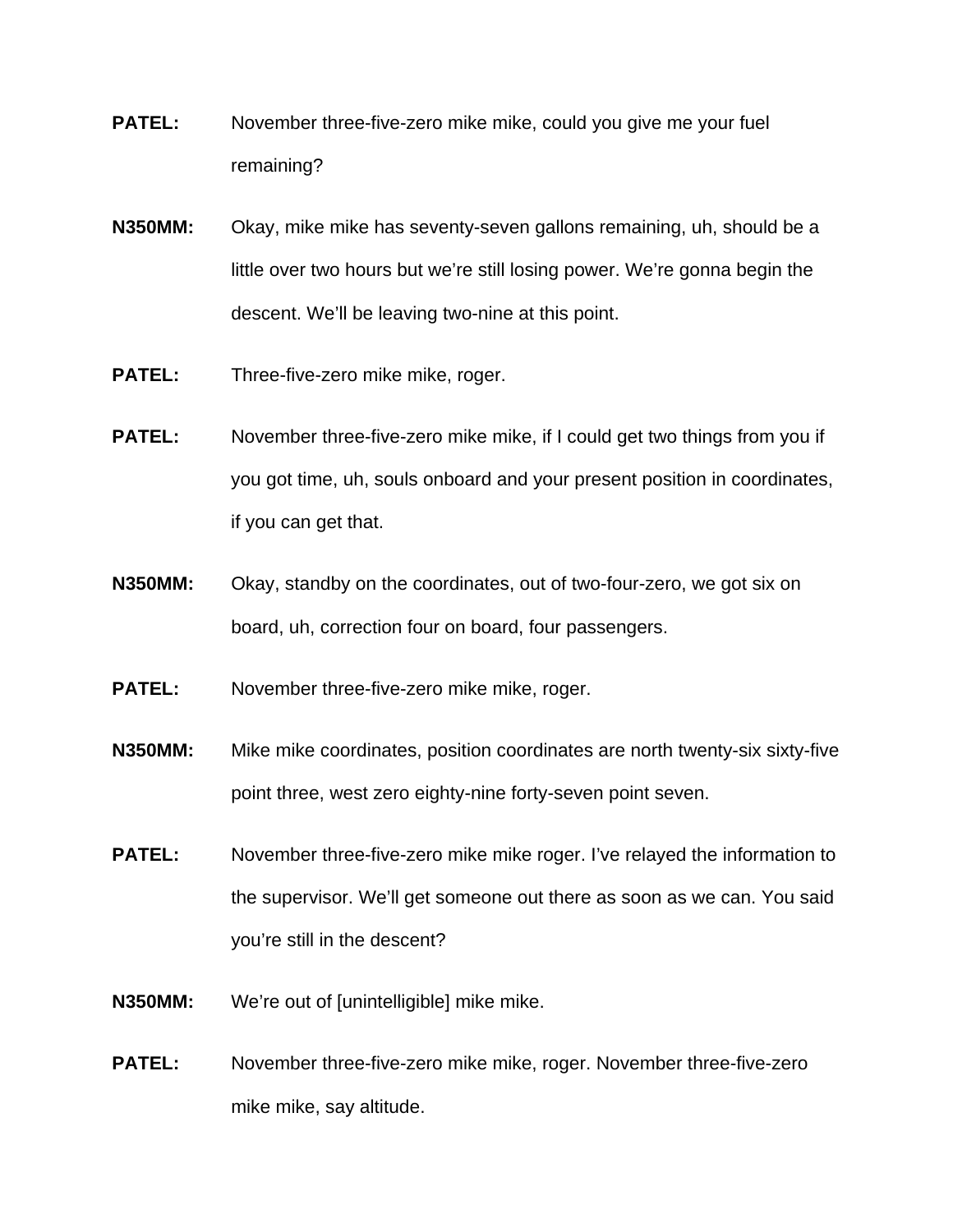**N350MM:** Zero mike mike, altitude fifteen eight.

- **PATEL:** Three-five-zero mike mike, roger. November three-five-zero mike mike, can I get one last position report from you please?
- **N350MM:** Zero mike mike is north two-seven point zero-three point zero-two-eightnine-zero-three point one.
- **PATEL:** Okay, I got that november three-five-zero mike mike, roger.
- **PATEL:** November three-five-zero mike mike, can I get the color of your aircraft please?
- **N350MM:** White with black, zero mike mike.
- **PATEL:** November three-five-zero mike mike roger, and if you have floatation devices what color are they?
- **N350MM:** Affirmative, floatation device is a raft, color yellow, individual floatation devices for all passengers.
- **PATEL:** November three-five-zero mike mike roger, understand yellow raft and individual floatation devices for each member, thank you.
- **N350MM:** Roger. Houston three-five-zero mike mike.
- **PATEL:** November three-five-zero mike mike, go ahead.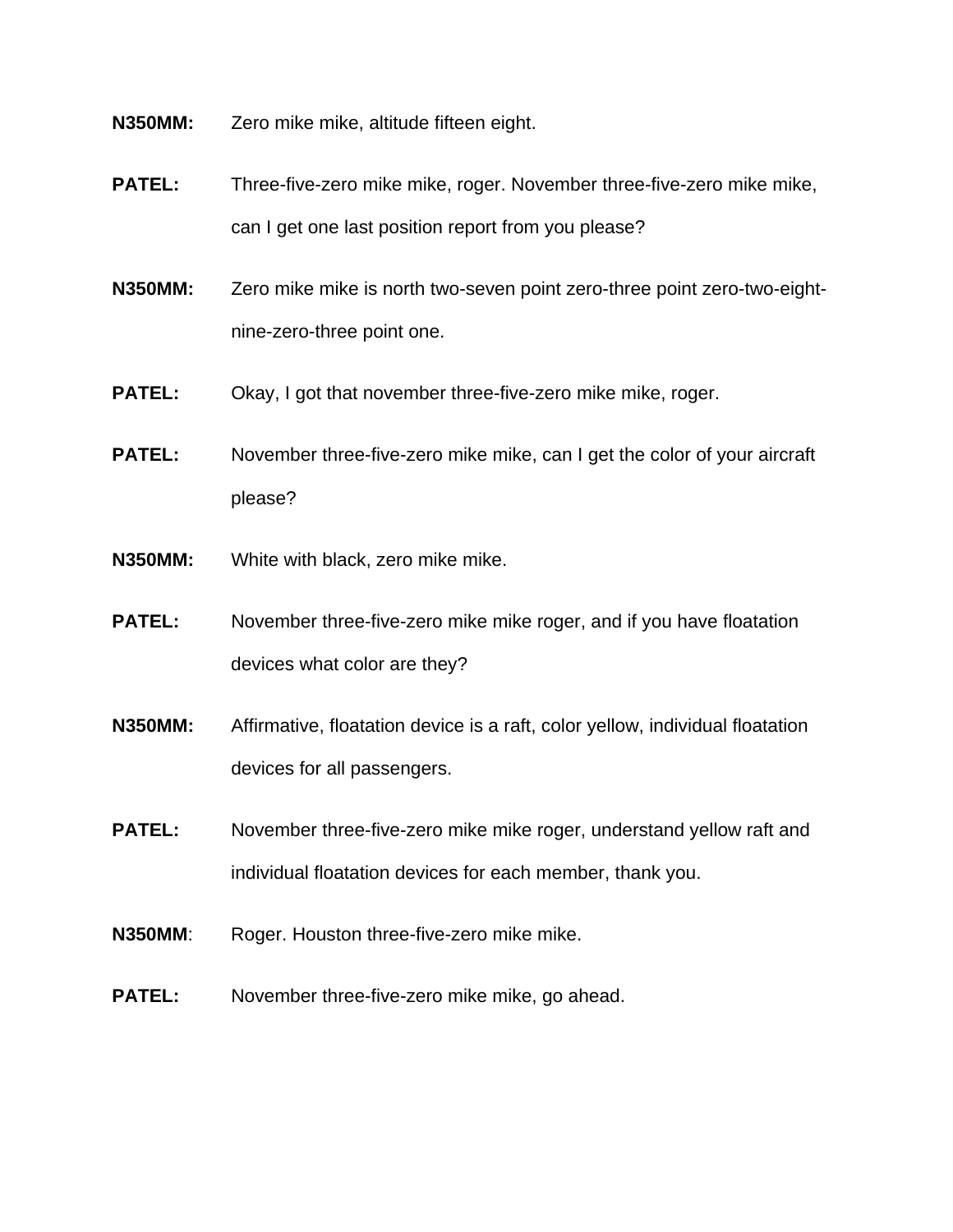- **N350MM:** Yes sir, we've got a rig out here about two o'clock. I'd estimate about twenty miles. We're gonna deviate, heading of about, ah, zero forty-five to head for that rig.
- **PATEL:** November three-five-zero mike mike, uh, roger. Could you give me, uh, coordinates?
- **PATEL:** American two eighty, let me know if you hear him calling.
- **AAL280:** November three-five-zero mike mike, this is American two eighty, how do you hear?
- **N350MM:** Ah two eighty, we got you loud and clear. We're at, ah, passing nine thousand feet trying to make a rig in front of us about twenty miles.
- **DAL682:** Center, Delta six-eight-two. We're picking up an ELT at our position.
- **PATEL:** Delta six-eight-two, Houston Center roger. You're radar contact south of Apps flight level three-five-zero.
- **DAL682:** Is that a valid ELT?
- **PATEL:** Uh, Delta six eighty-two, uh, is it a pretty strong ELT?
- **DAL682:** It's extremely strong now.
- **PATEL:** Delta six eighty-two, roger.
- **DAL406:** Delta four-zero-six, we have a rig in sight that may have been it. We're heading right toward that rig at this time. We do have contact with